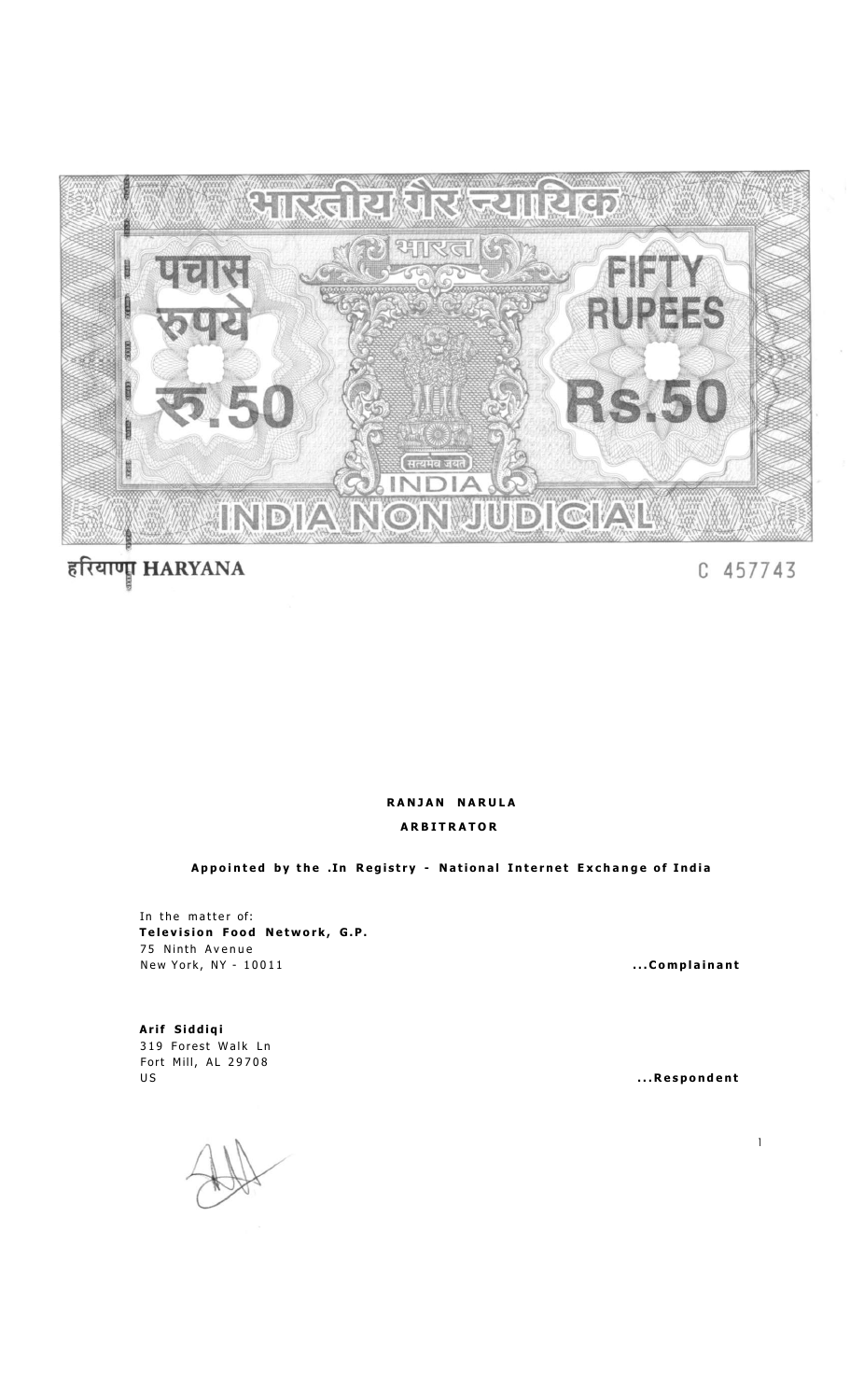

# हरियाणी HARYANA

C 457744

#### 1) The Parties:

The Complainant is Television Food Network, G.P., 75 Ninth Avenue, New York, NY - 10011. The Complainant is represented by its authorized representatives Halle Markus of Arent Fox LLP, 1050 Connecticut Ave NW, Washington, DC 20036, US, and Binny Kalra and Jaya Negi of Anand and Anand, First Channel, Plot No. 17A, Sector 16A, Film City, Noida who have submitted complaint against the domain. The Respondent is Arif Siddiqi, 319 Forest Walk Ln, Fort Mill, AL 29708, US.

#### 2) The Domain Name, Registrar & Registrant:

The disputed domain name is [www.foodnetwork.in](http://www.foodnetwork.in). The Registrar is IOIdomain, Inc. The registrant is Arif Siddiqi (Respondent).

#### **3 ) Procedura l History :**

The Complainant filed this complaint with the .IN Registry and the .IN Registry appointed "Ranjan Narula" ("The Arbitrator") as the Sole Arbitrator under clause 5 of its policy. On, March 30, 2010. The complaint was produced before the Arbitrator and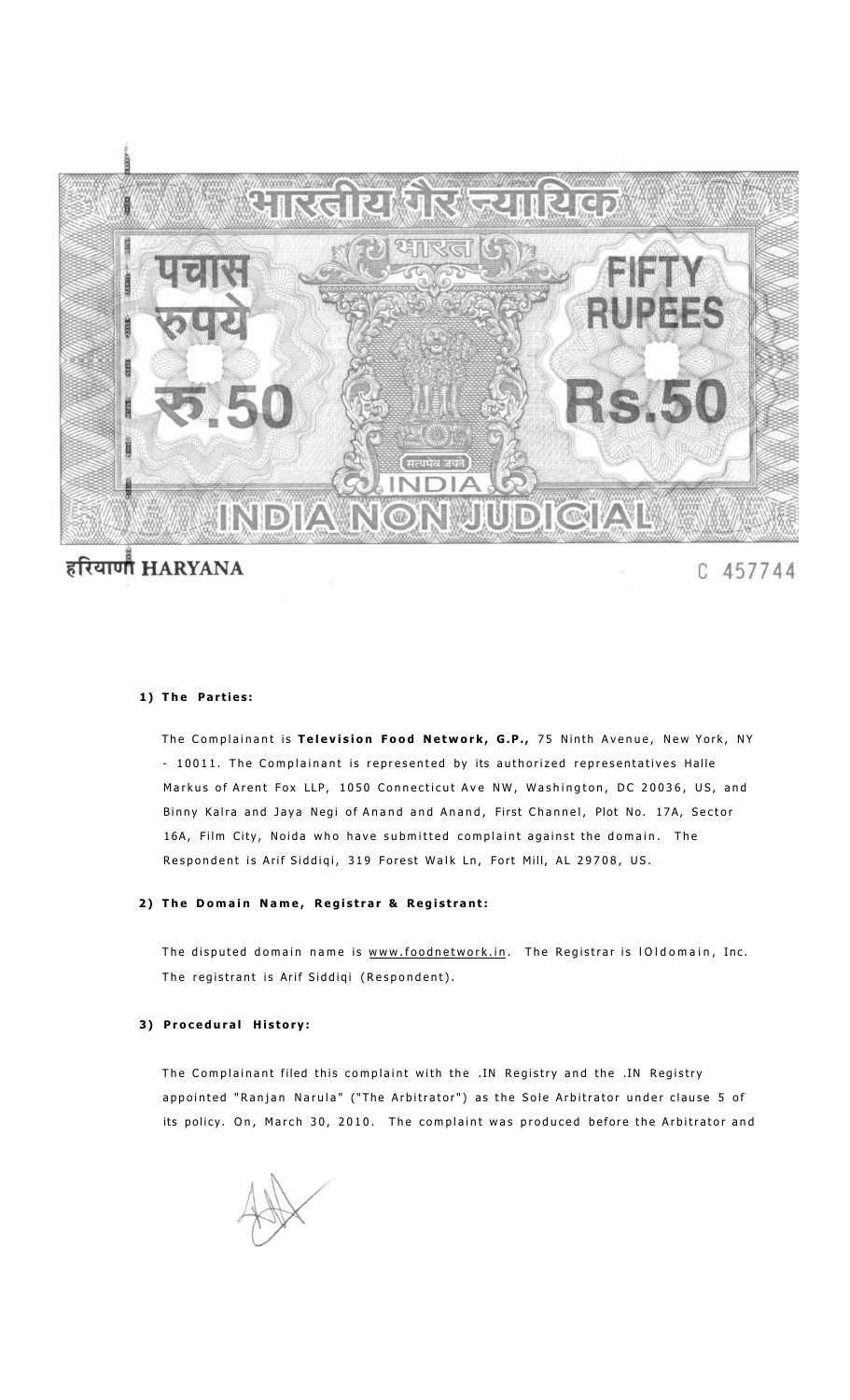following email confirmation to NIXI on no conflict of interest, the Arbitrator submitted his statement of acceptance and declaration of impartiality and independence. The notice was issued to the Respondent on April 12, 2010 at his email address with a deadline of 10 days to submit his reply to the arbitration. Since no response was received, the Arbitrator sent a reminder to the Respondent vide email dated April 28, 2010. The Respondent was provided a final deadline of May 3, 2010 to respond. Subsequently, the Respondent filed his response vide email dated April 29, 2010, and the Complainant filed a rejoinder thereto vide email dated May 11, 2010. Thereafter the Respondent filed another response vide email dated May 13, 2010, and the Complainant again filed a rejoinder vide email dated May 15, 2010. The Respondent filed a final rejoinder on May 17, 2010. In the final rejoinder, the Respondent has alleged that he did not receive a copy of the complaint. By way of email dated 16 June 2010, NIXI has clarified to the Arbitrator that the Complainant has provided an incorrect address for service, and that all efforts to serve the complaint were unsuccessful. NIXI has specifically indicated that FEDEX was unable to accept the packet since "the country code is incorrect and hence they refused to accept the packet" .

Since both parties have filed their respective submissions/ contentions, the Arbitrator is proceeding to decide the present dispute.

#### **4 ) Summar y o f th e Complaint' s contention s i n th e Complaint :**

- i. That the Complainant, its partners, licensed affiliates, subsidiaries, etc have for over 10 years been engaged in the business of creating products and services in the cooking and culinary arts industry, including cable television broadcasting services and the provision of culinary arts information online at its website, [foodnetwork.com](http://foodnetwork.com), all of which have been under the trademark FOOD NETWORK.
- ii. That the 'Food Network' television network made its television airing debut in 1993. The Complainant submits that the 'Food Network' television network is currently distributed to more than ninety-six (96) million households, making it one of the largest television networks devoted to cooking, the culinary arts, and its corresponding culinary lifestyle, in the world. Further, that the 'food Network' is one of the most popular channels in the United States.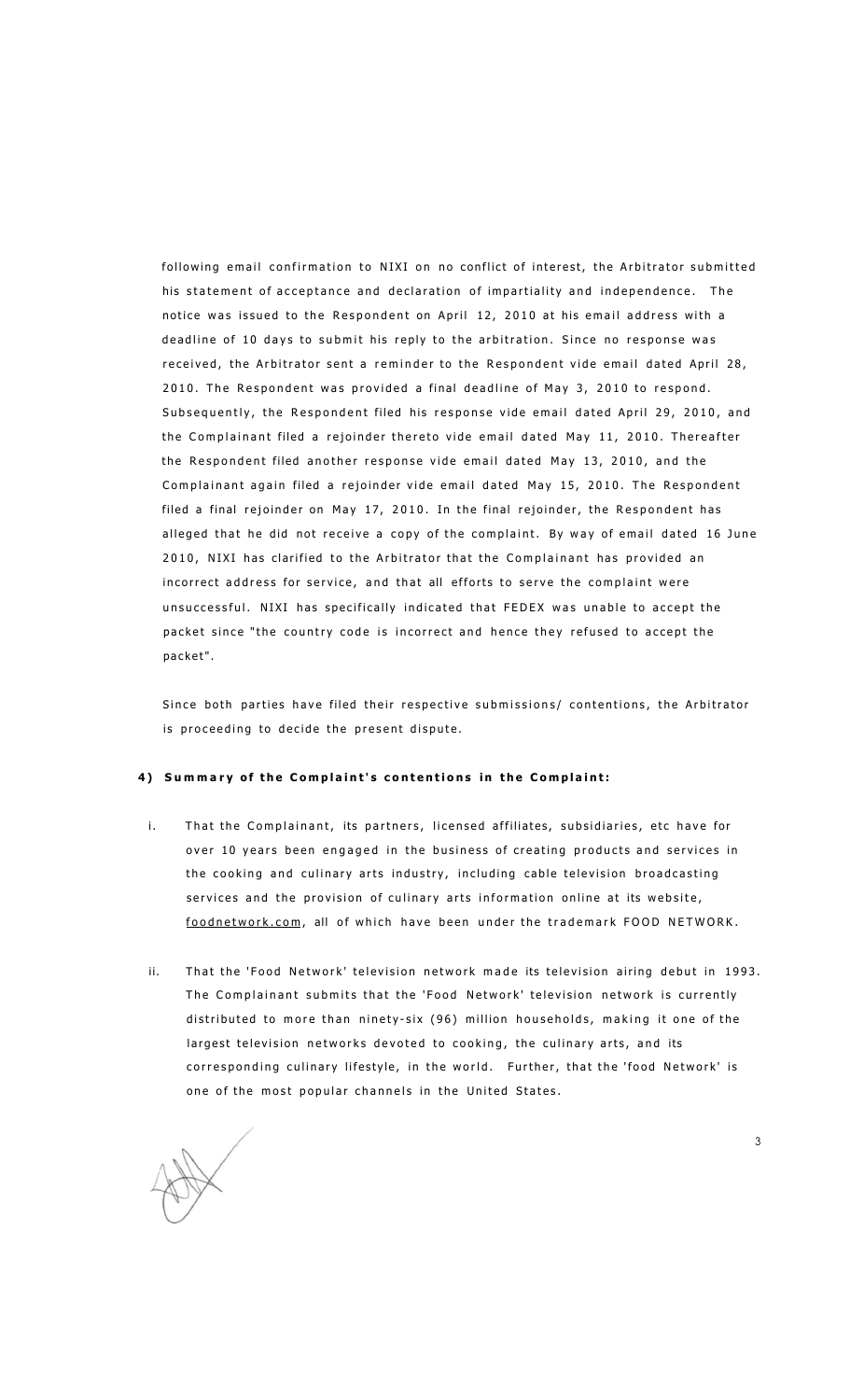- iii. That the Complainant's programming can also be viewed internationally in Canada, Australia, Korea, Thailand, Singapore, the Philippines, Monaco, Andorra, Africa, France, and the French-speaking territories in the Caribbean and Polynesia. The Complainant submits that its headquarters are in New York City and that it has offices through the United States, including in Atlanta, Los Angeles, Chicago, Detroit and Knoxville.
- iv. That in addition to being one of the most viewed cable television networks devoted to cooking and culinary arts, Television Food Network provides 'Food Network' information on cooking and culinary arts via its website at <foodnetwork.com> and has been doing so since at least as early as 1996.
- v. That each year Television Food Network spends tens of millions of dollars on advertising, marketing and promotional materials with the Television Food Network Marks in connection with offering its cooking and culinary arts television broadcasting and online services and products.
- vi. That the Complainant adopted the trademark 'FOOD NETWORK' in the year April 1996 and has been using it continuously and extensively, not only on trademark but also as a prominent key, and leading portion of its corporate name.
- vii. That the Complainant is the registered proprietor in India of the trademark 'FOOD NETWORK'. The Complainant's registration for said mark is in Class 41 for 'entertainment services, namely, production and distribution of television programming' and bears the registration number 1236844. That the Complainant is also the proprietor, in the United States, of the following trademark registrations:

FOOD NETWORK (US Reg. 2771532) in Class 41; FOOD NETWORK (US Reg. 2791044) in Class 38; FOOD NETWORK (US Reg. 2924168) in Class 38; FOOD NETWORK (US Reg. 2924169) in Class 41; FOOD NETWORK (US Reg. 2929656) in Class 43; FOOD NETWORK (US Reg. 3607718) in Class 8; FOOD NETWORK (US Reg. 3607719) in Class 21; FOOD NETWORK (US Reg. 3607720) in Class 11; FOOD NETWORK (US Reg. 3607721) in Class 24; FOOD NETWORK (US Reg. 3607722) in Class 24; FOOD NETWORK (US Reg. 3607723) in Class 21; FOOD NETWORK (US Reg. 3607724) in Class 8; FOOD NETWORK (US Reg. 3607725) in Class 9; FOOD NETWORK (US Reg. 3607726) in Class 11; FOOD NETWORK (US Reg. 3613969) in Class 9; FOOD NETWORK CHALLENGE (US Reg. 3545784) in Class 41; FOOD NETWORK-HD (US Reg. 3319967) in Class 41; FOOD NETWORK HD (US Reg.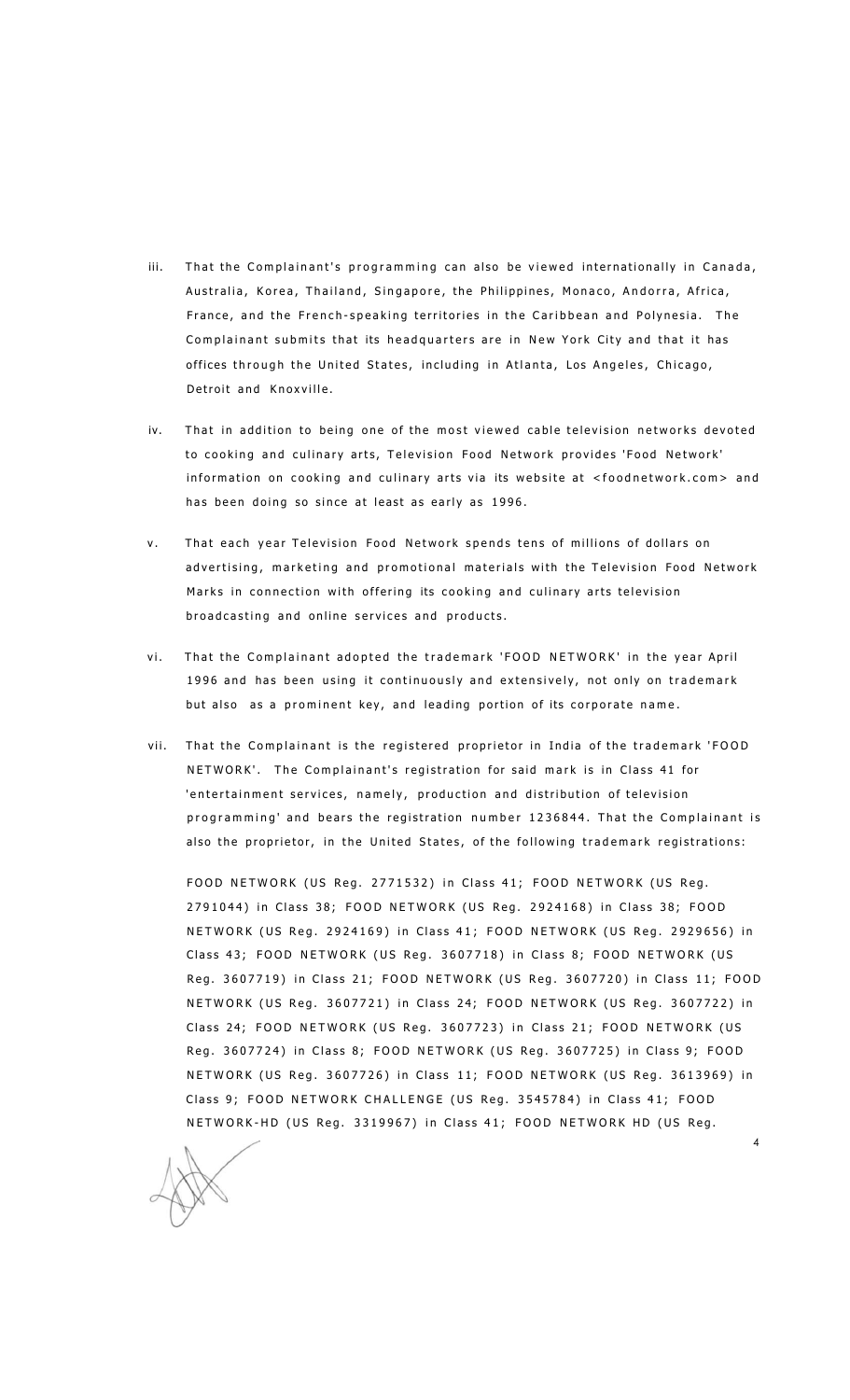3689134) in Class 41; FOOD NETWORK HD (US Reg. 3691970) in Class 38; and FOOD NETWORK ON DEMAND (US Reg. 2926822) in Class 41

- viii. That the Complainant through its website [www.foodnetwork.co](http://www.foodnetwork.com)m provides thousands of recipes, tips and techniques, as well as the ability to rate, save and comment on the user's favourite recipes.
- ix. That the Complainant at present owns a number of domain names, the majority of which contain the 'FOOD NETWORK' mark. A list of the domain names which are claimed to be owned by the Complainant have been attached with the Complaint.

#### **5 ) Summar y o f Registrant's / Respondent' s respons e**

By way of email dated 29 April 2010, the Registrant/ Respondent filed their response to the complaint filed by the Complainant. The Respondent's allegations/ submissions are summarized as under:

- i. That his website is only meant for India; whereas the Complainant's business is restricted to the USA, and not India
- ii. That his logo is "foodnetwork.in", and that the rival products/ services are different;
- iii. That Food Network is a dictionary keyword, and anybody can own domains with dictionary keywords;
- iv. That he has used the domain for the last 5 years, and that '.in' domains are meant for parties of Indian Origin;
- v. That he owns and uses the domain name in good faith, and to promote Indian food .

#### **6 ) Furthe r submissions / contention s raise d b y bot h partie s**

The Complainant filed their rejoinder to the Respondent's reply, by way of email dated 11 May 2010. The key contentions raised by the Complainant in their rejoinder are summarized below: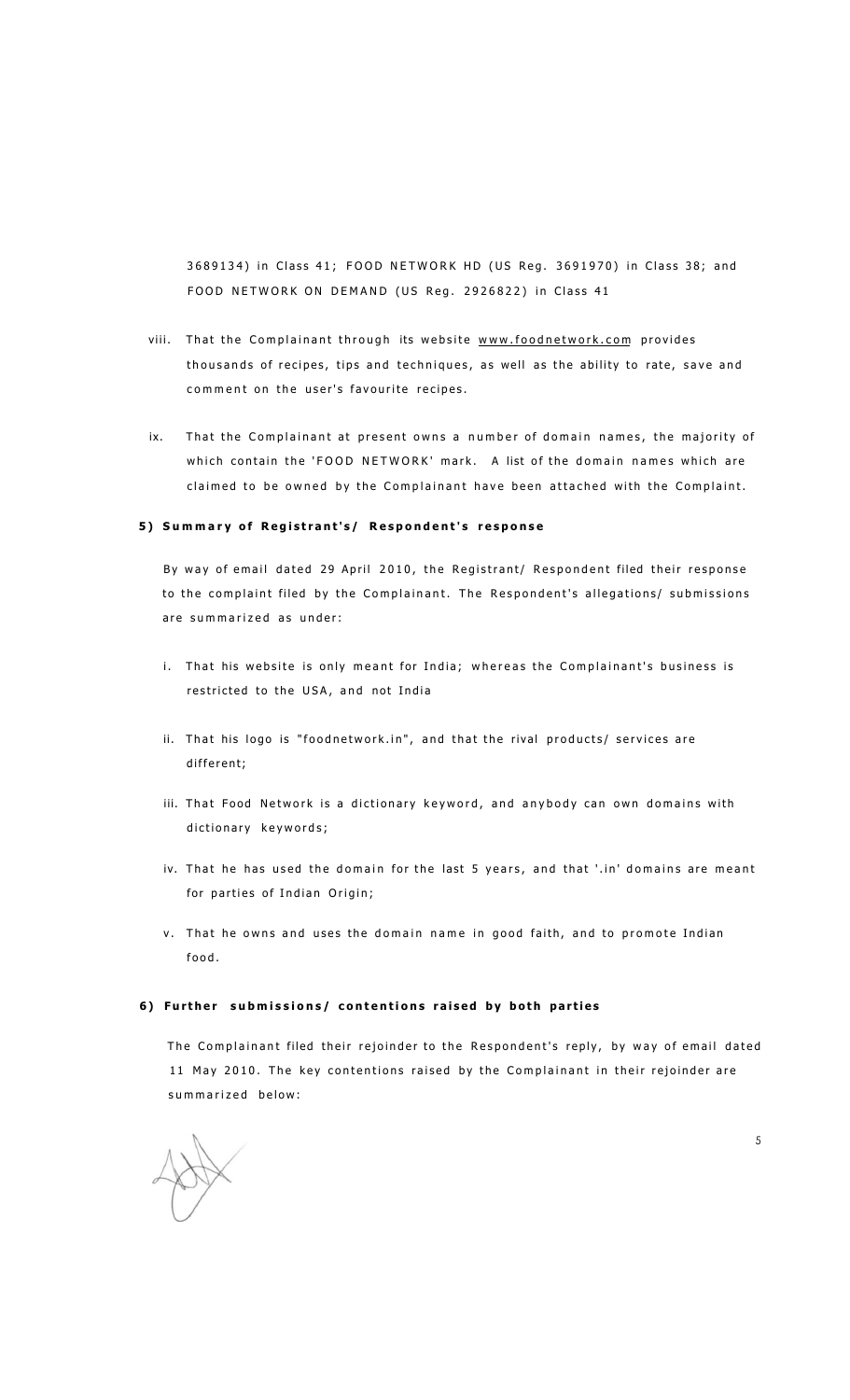- i. That domain names are accessible anywhere in the world, and not just in India;
- ii. That the Complainant has provided information/ service to its users through the internet since the year 1996;
- iii. The mark 'FOOD NETWORK' is registered both as a trademark and as a service mark in various classes.
- iv. The mark 'FOOD NETWORK' is not a mere dictionary word and that it is a registered trade mark. Further, that the 'Television Food Network marks' have become exclusively associated with the Complainant.
- v. The Respondent is not only trying to promote Indian food as claimed by him; his website also promotes and features other international cuisines.

By way of email dated 13 May 2010, the Respondent filed another rejoinder to the Complainant's contentions. The key submissions made by the Respondent are summarized below :

- i. That he registered in the domain [www.foodnetwork.i](http://www.foodnetwork.in)n in good faith and had not met with any objection to their use of the domain during the 'sunrise period'. That other domains such as ['foodnetwork.net.](http://)in' and 'foodnetwork.ind.in' are available for registration by the Complainant;
- ii. That the Complainant does not have a worldwide presence and all their web-traffic comes from within the USA. The Respondent has referred to third party domains which incorporate the mark 'FOOD NETWORK' in other countries;
- iii. That the Complainant's service mark falls under U.S. jurisdiction. The Respondent has referred to third party companies listed on the website of the USPTO, which incorporate the mark 'FOOD NETWORK' (such as INTERNATIONAL FOOD NETWORK, GOOD FOOD NETWORK GARDENS, etc);
- iv. That the Complainant has registered the service mark 'recently' with a view to usurp the Respondent's domain name.

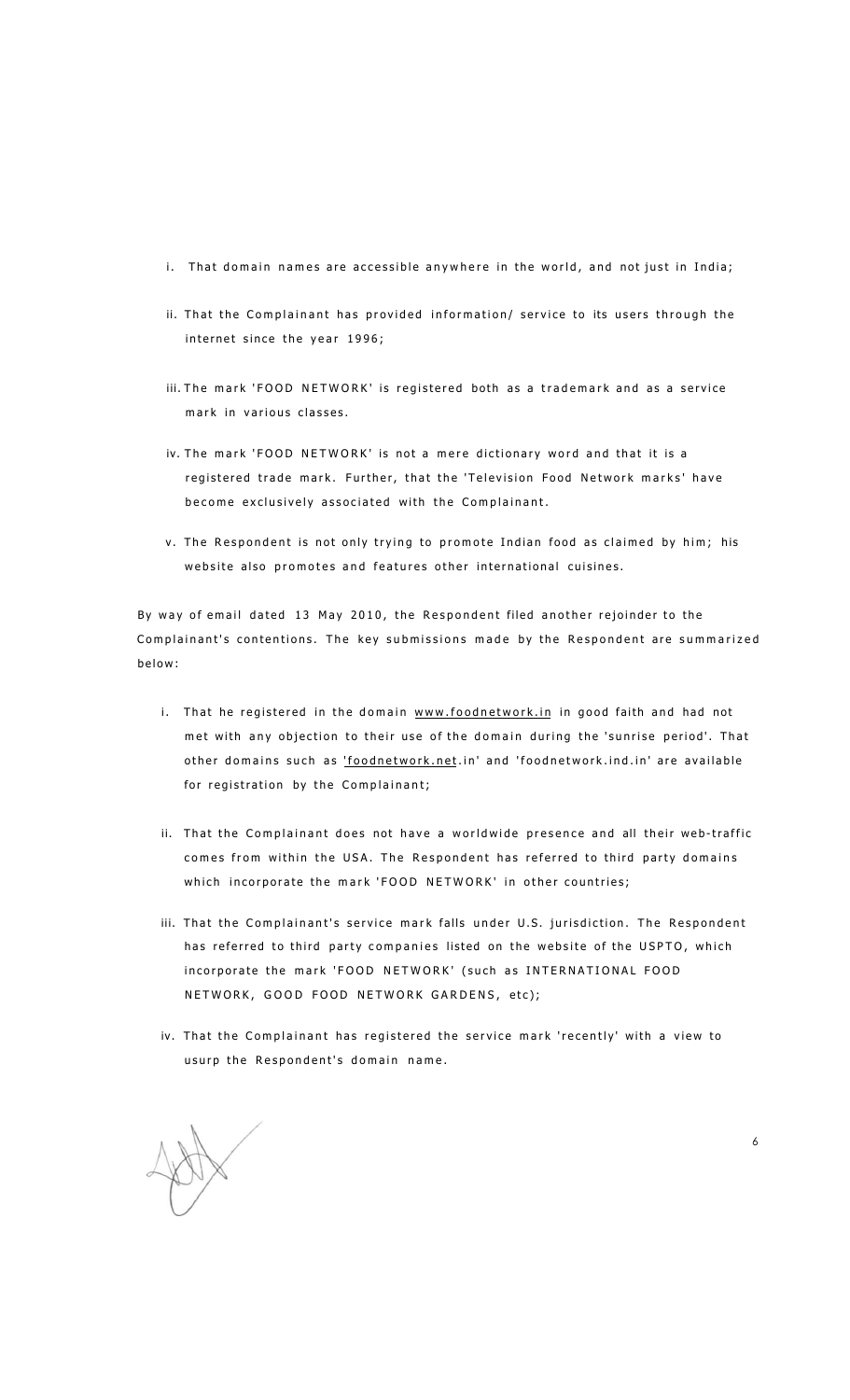Further to this, the Complainant filed a further rejoinder by way of email dated 15 May 2010. In the aforesaid rejoinder the Complainant refuted all the Respondent's contentions and reiterated their earlier submissions.

Vide email dated 17 May 2010, the Respondent filed a final rejoinder with the Arbitrator. By way of the aforesaid rejoinder, the Respondent raised the following key contentions/ submissions:

- i. That the Respondent has not received a copy of the original complaint along with the documents filed by the Complainant. That the Respondent only received intimation of the filed complaint from the Arbitrator on April 12, 2010 along with a brief description of the complaint;
- ii. That the Complainant has made self-contradictory submissions regarding their ownership and interest in the conflicting domain;
- iii. That the Complainant is not the rightful owner of the mark 'FOOD NETWORK'. The Respondent has referred to an entity International Food Network, Inc. who, they suggest, is entitled to ownership of the mark 'FOOD NETWORK';
- iv. That the Complainant has no internet presence in any of the top four Gross Domestic Product (GDP) countries or top 4 economies in the world;
- v. That the word 'NETWORK' has been disclaimed in the Complainant's US registration no. 2924169; and
- vi. That the domain 'foodnetwork.in' is different from the Complainant's mark 'FOOD NETWORK '

#### **7 ) Discussion s an d Findings :**

At the outset, the Arbitrator notes that the Respondent in his final rejoinder (vide email dated 17 May 2010) has alleged that he has not received a copy of the Complaint or accompanying evidence. However, by way of email dated 16 June 2010, NIXI has clarified to the Arbitrator that the Complainant has provided an incorrect address for service, and that all efforts to serve the complaint were unsuccessful. Thus, the complainant by not providing the correct address has violated the essential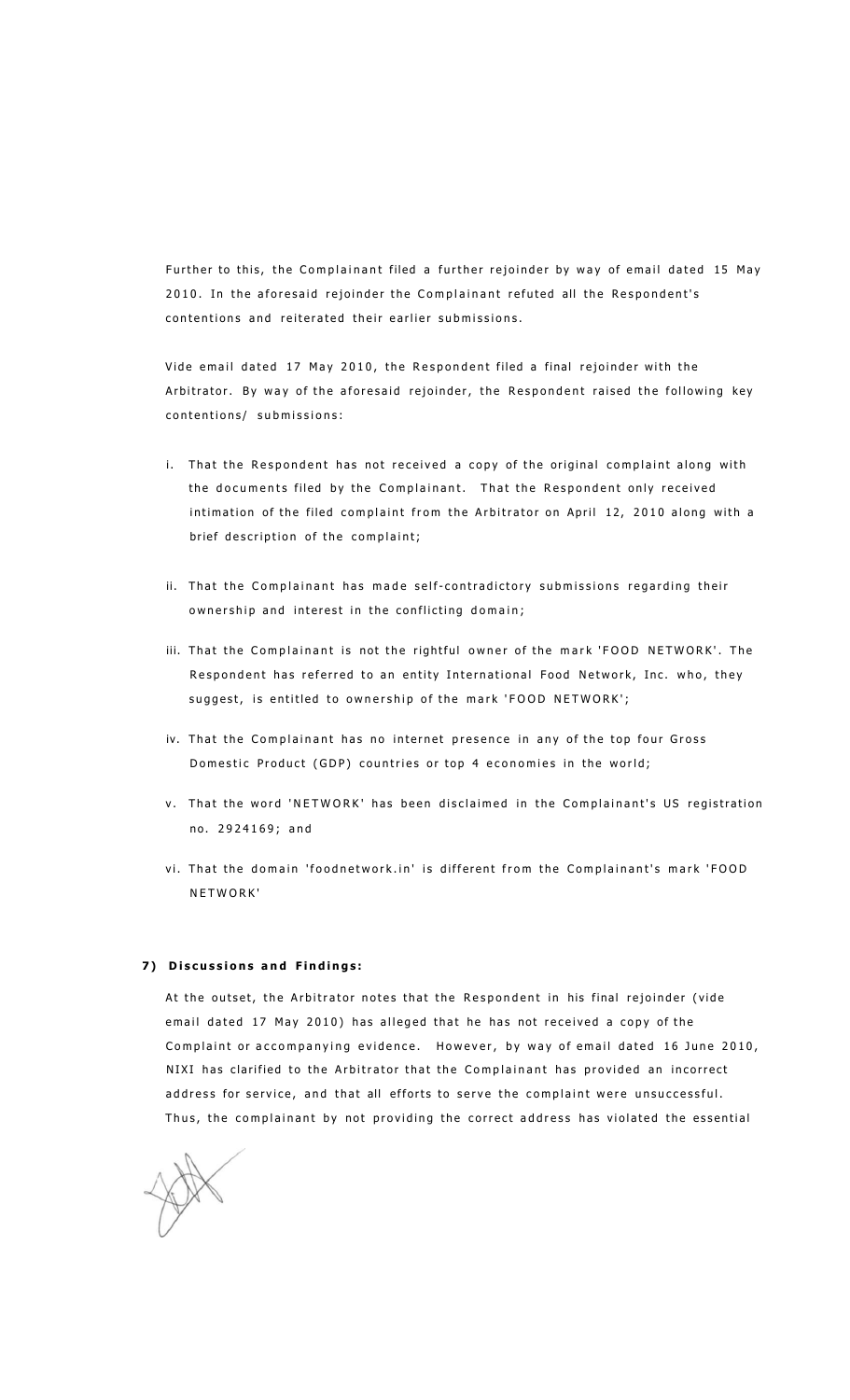condition of registration of a domain name. In the circumstances, the Arbitrator finds that sufficient steps were taken by NIXI to serve the complaint and is deemed to have been served. Further, the Arbitrator finds that the Respondent has raised such a contention at a belated stage of the proceedings, despite being given sufficient opportunity to raise it at an earlier stage. In view of the foregoing, the Arbitrator finds this contention/allegation of the Respondent questionable.

The Arbitrator is of the view that the Respondent been given a fair opportunity to present his case, and will therefore proceed to a decision on the Complaint. Paragraph 12(a) of the Rules provide that the Arbitrator shall decide the Complaint on the basis of the statements and documents submitted in accordance with the Arbitration and Conciliation Act, 1996, Dispute Resolution Policy, and any law that the Arbitrator deems fit to be applicable. In accordance with paragraph 12 of the Rules, the Arbitrator may draw such inferences as are appropriate from the Complainant and/or Respondent's statement, conduct and reply in the present proceedings.

Having perused the submissions and documentary evidence placed on record, the Arbitrator is inclined to agree that the Complainant has established better and prior rights in the mark FOOD NETWORK. Further, the Arbitrator is of the view that the Complainant has satisfied all three conditions outlined in paragraph 4 of the Policy, *viz. -*

- A. The Domain Name is identical or confusingly similar to the trade mark/ name FOOD NETWORK in which the Complainant has the rights;
- B. The Registrant has no rights or legitimate interests in respect of the domain name; a n d
- C. The Registrant's Domain Name has been registered or is being used in bad faith.

The Arbitrator holds this view for the reasons discussed in the paragraphs below:

**A . Th e Domai n Nam e i s identica l o r confusingl y simila r t o th e trad e mark / nam e FOO D NETWOR K i n whic h th e Complainan t ha s right s** 

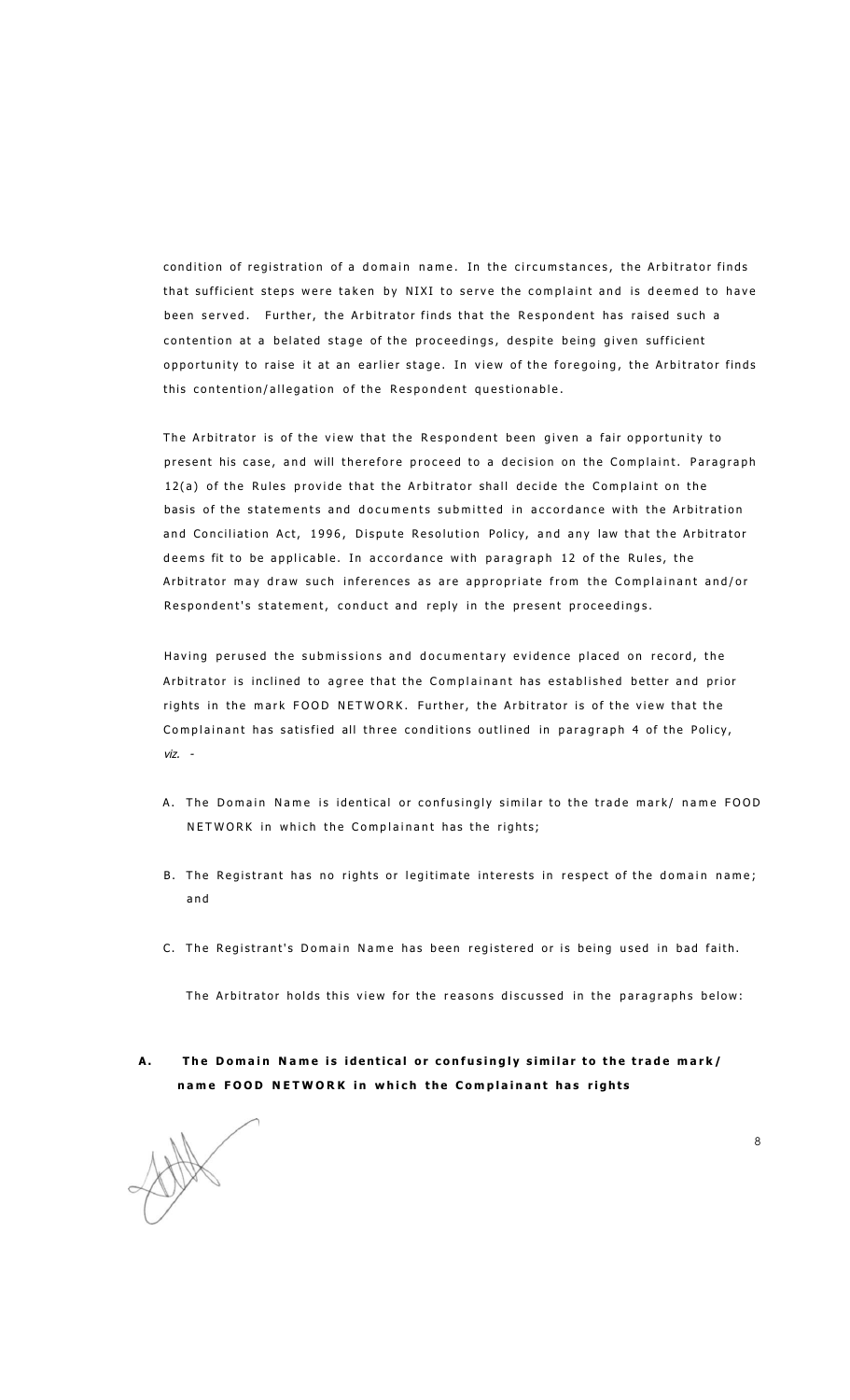The Complainant is prior to the Respondent in their adoption and use of the trade mark FOOD NETWORK. The Complainant has for over 10 years been engaged in the business of creating products and services in the cooking and culinary arts industry, including cable television broadcasting services and the provision of culinary arts information online at its website, [foodnetwork.com](http://foodnetwork.com), all of which have been under the trademark FOOD NETWORK. The aforesaid mark also forms an integral part of the Complainant's corporate name. The Complainant's programs are viewed across several countries including Canada, Australia, Korea, Thailand, Africa, etc. Further, the Complainant has spent large sums of money for advertising/ marketing/ promoting their products and services. In addition to the foregoing, the Complainant owns registrations for the mark FOOD NETWORK in the U.S. as mentioned in paragraph m. of the Complaint. It is pertinent to note that the earliest these registrations date back to the year 2003, and use has been claimed since 1996. Even in India, the Complainant has registered the mark FOOD NETWORK under no. 1236844 in class 41. Thus, the Complaint has successfully demonstrated their rights in the mark FOOD NFTWORK.

On the other hand, the documents/evidence on record indicate that the Respondent adopted the domain not earlier than 2 June 2005, which is much subsequent to the Complainant's adoption and use of the trade mark 'FOOD NETWORK'. In the Arbitrator's view, the Respondent has not offered any plausible or credible explanation for his adoption of a domain name which is identical/ confusingly similar to the Complainant's registered mark. The Respondent has merely stated that he is entitled to do so because he is of Indian origin and that he wishes to promote Indian food. The Arbitrator finds that this explanation is insufficient to establish the Respondent's rights in the mark FOOD NETWORK, or his bona fides in adoption.

The Respondent has also challenged the Complainant's rights to register/ use the Domain Name on the grounds that their business is primarily U.S. based, and that the Complainant is not of Indian origin. The Arbitrator also does not find this argument acceptable: there is no bar against a third party from registering a '.in' domain name on the grounds that the party is not of Indian origin or because their business is based outside India. In any case, the Arbitrator notes that the Respondent himself is based in the U.S. and is thus making self-defeating claims.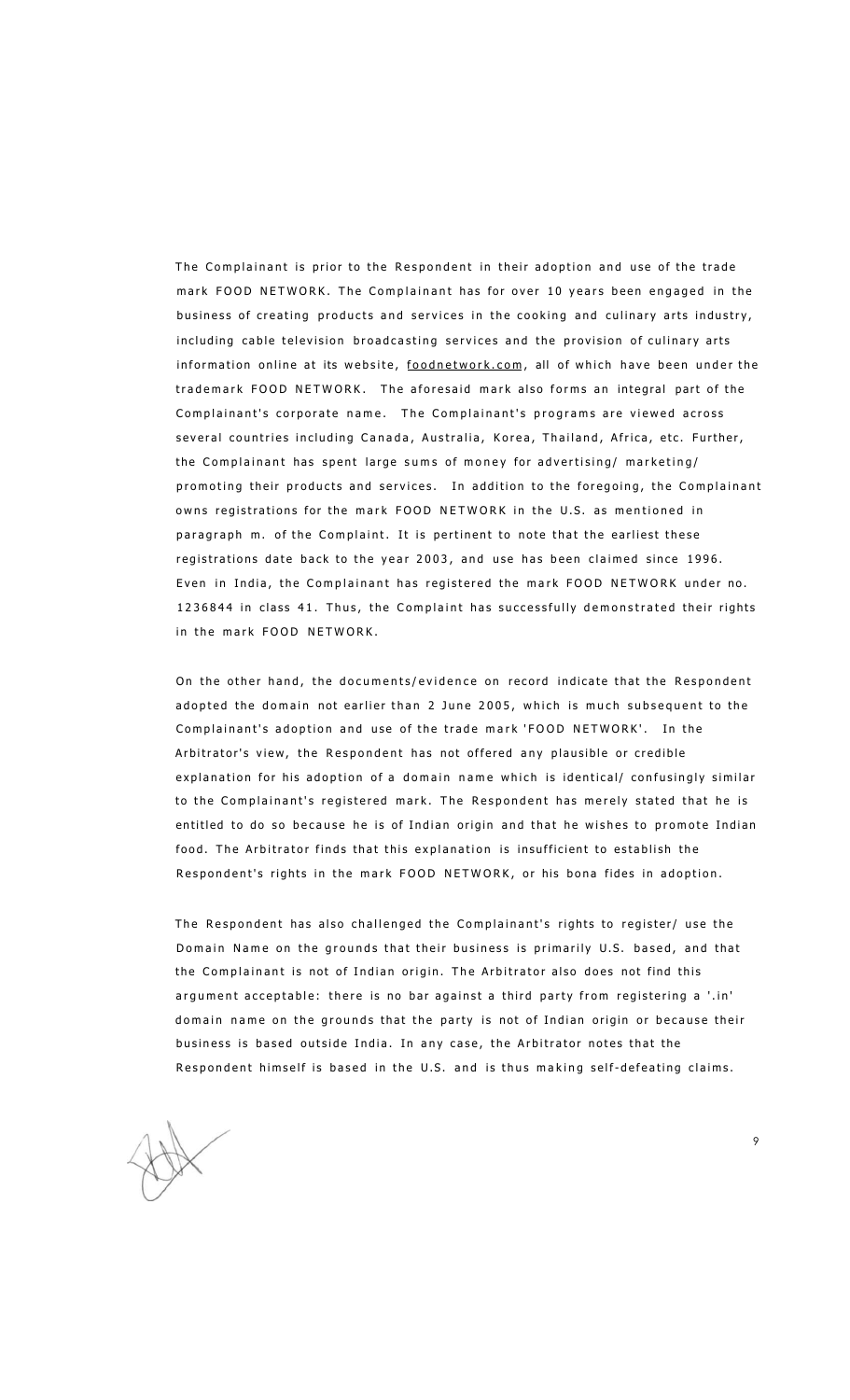In addition to the foregoing, the Respondent contended that the mark 'FOOD NETWORK' is a dictionary word, and that the Complainant does not have any rights over the said mark. However, the Arbitrator finds that such an argument is not maintainable, especially considering that the Complainant's mark FOOD NETWORK is a registered trade mark. The Respondent has also alleged that third parties are using names/ marks incorporating the word 'FOOD NETWORK'; however, the Arbitrator does not find these submissions to be relevant to the present proceedings. Without prejudice to the aforesaid finding, the Respondent has himself suggested that a third party (International Food Network, Inc.) is entitled to use the mark 'FOOD NETWORK'. In other words, Respondent has himself admitted that he is not entitled to use the mark 'FOOD NETWORK'.

In view of the foregoing, the Arbitrator finds that the documents on record are sufficient to establish that the Domain Name is identical or confusingly similar to the Complainant's mark FOOD NETWORK and that the Complainant has better rights in the domain name.

## **B.** The Registrant has no rights or legitimate interests in respect of the domain **nam e**

According to the Policy, the following circumstances, in particular but without limitation to, shall demonstrate the Registrant's rights to or legitimate interests in the domain name for the purposes of Paragraph 5 (ii):

(1 ) *"before any notice to the Registrant of the dispute, the Registrant's use of, or demonstrable preparations to use, the domain name or a name corresponding to the domain name in connection with a bona fide offering of goods or services;"* 

In this case, the Respondent has registered the disputed domain name on 2 June 2005, which is much subsequent to the Complainant's adoption and use of the mark FOOD NETWORK in respect of similar products/ services since the year 1996. There is no evidence to suggest that the Complainant had authorized or licensed the Respondent's registration or use of the Domain Name. For the reasons already mentioned in the preceding paragraphs of this decision, the Arbitrator finds that the Respondent has also not offered any plausible reason or justification for registering or using the Domain Name.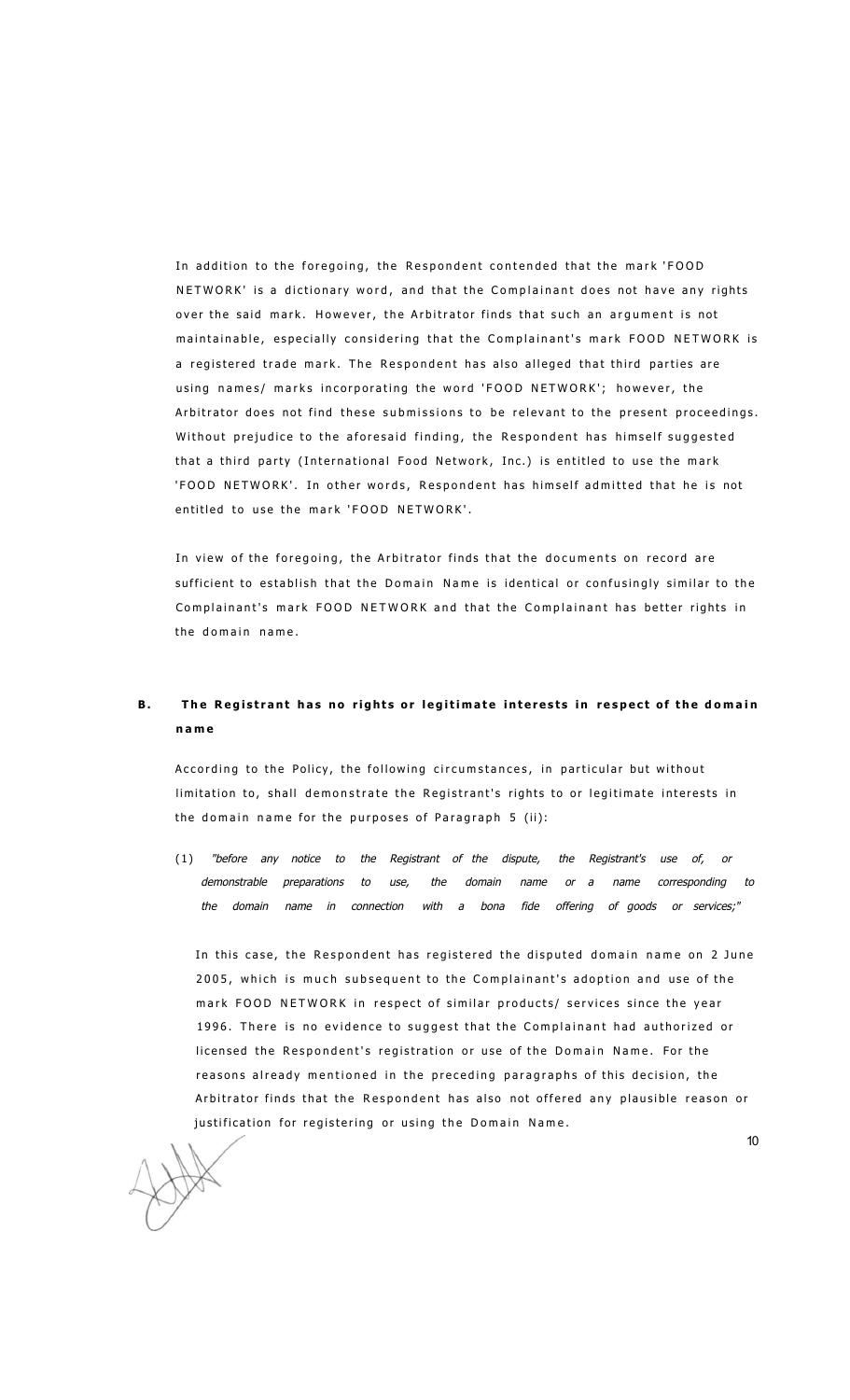In addition to the foregoing, the Respondent's Domain Name resolves to a page bearing contents that relate to services/ products that are directly competing with the Complainant's. Although the Respondent has contended that his website only promotes Indian food, a mere perusal of the website shows that it also features and promotes other international cuisines. The Arbitrator finds that the Registrant contention in this regard belies the actual content on the website.

*(2) "the Registrant (as an individual, business or other organization) has been commonly known by the domain name, even if the Registrant has acquired no trademark or service mark rights"* 

The Respondent's name is Arif Siddiqi. There is no evidence to suggest that the Respondent, at any point in time, has been commonly known by the name 'FOOD NETWORK'. 'FOOD NETWORK' is the mark of the Complainant.

*(3) "The Registrant is making a legitimate non-commercial or fair use of the domain name, without intent for commercial gain to misleadingly divert consumers or to tarnish the trademark or service mark at issue."* 

For the reasons mentioned in the preceding paragraphs, the Arbitrator also finds that Respondent is not making a legitimate non-commercial or fair use of the Domain Name. The said Domain Name currently resolves to a page featuring services/ products which are directly competing with the Complainant's. Such use supports the Complainant's position that the Respondent is not making 'a legitimate non-commercial or fair use' of the Domain Name. The evidence adduced by the Complainant supports the claim that the Respondent has adopted the Domain Name with intent for commercial gain, and to divert internet users to their website.

Based on the submissions/ evidence made by both parties, the Arbitrator finds that the Respondent has not satisfied any of the conditions laid down by the Policy to establish their rights or legitimate interests in the Domain Name.

### **C . Th e Registrant' s Domai n Nam e ha s bee n registere d o r i s bein g use d i n ba d faith.**